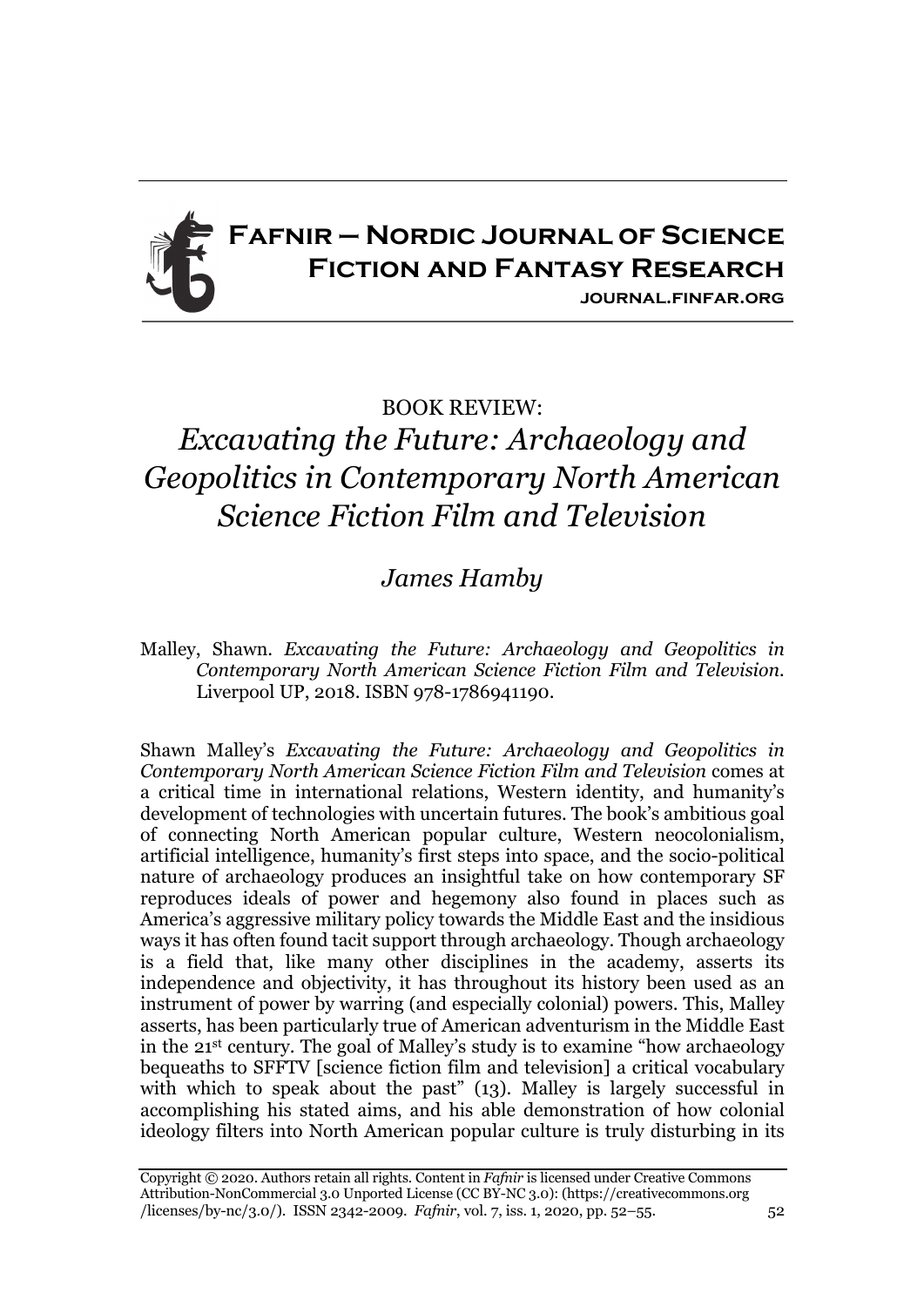suggestion of ubiquitous propaganda. However, at times Malley needs to more strongly connect the disparate elements of his argument to demonstrate the underlying forces that shape these narratives and prove that these connections do in fact exist. Nevertheless, Malley's study provides valuable commentary on the ways in which geopolitics shape popular narratives.

*Excavating the Future* fits neatly into post-colonial literary interpretation. While its examinations of power between coloniser and colonised may be nothing new, its discussion of neo-colonialism in the 21st century pointedly demonstrates that the wrongs of colonial conquest that took place in the past are not over. Furthermore, its focus on archaeology underscores the idea that historical narratives are always being constructed and reconstructed from the remains of the past, from artefacts of unknown or dubious origins whose meanings are imposed upon them by those with the most power.

The work begins with an introduction to the depiction of human evolution in Stanley Kubrick's film *2001: A Space Odyssey* (1968). The film's iconic opening shows apes transforming into a more humanlike state – with weapons and aggression – upon encountering alien technology. Malley argues that the opening scene "conflates the birth of human culture with the birth of archaeology, the invention of material culture with the advent of ideology" (11). Because so much SF, like *2001: A Space Odyssey*, tries to express the complexity of human evolution and to speculate on what may come next, Malley claims that archaeology is a frequent motif in SF as well as a "scientific touchstone and visual field for imagining humanity's progression" (2). With this articulation of the role of archaeology in SFFTV, the act of "digging up the past buried in the future" (1), as Malley puts it, later becomes a means of placing American military intervention in the Middle East on a progressive continuum in which America brings order and civilisation to barbarians in the desert. Malley then divides the book into three sections of two to three chapters each. Every chapter features an analysis of either a television series or a film and describes how the "archaeological mise-en-scenes" they contain constitute the "dreams of progress sustaining globalist politics" (18). In looking at contemporary events in the frames of mythologised timelines, audiences must question the consequences of the decisions that society chooses to make.

The first section of the book, "Battling Babylon: Military SFFTV and the War on Terror", contains chapters on *Manticore*, *Stargate SG-1*, and *Transformers 2: Revenge of the Fallen*. The chapter on *Transformers 2* offers the best articulation of Malley's argument for how geopolitics drive popular narratives. In discussing the collaboration between Hollywood and the Pentagon's liaison office in Los Angeles for the entertainment industry, Malley notes that this department's ostensible purpose is to assist in creating accurate depictions of the US armed forces, but that its true mission, according to Phil Strub, chief of the liaison office, is to ensure that the military is never depicted negatively (63). Each of these three opening chapters also shows how SFFTV dramas set in the Middle East typically avoid "politics by fostering sympathy with the travails and triumphs of the individual protagonists" (32). These works thus view the ongoing conflicts in the Middle East as backgrounds for heroes' journeys rather than as reckless colonial aggression. Indeed, as Malley states, these films evade "direct geopolitical debate by privileging action-adventure, special effects, espionage narratives", and other titillating Hollywood blockbuster elements (32). Rife with orientalist tropes, imperialistic self-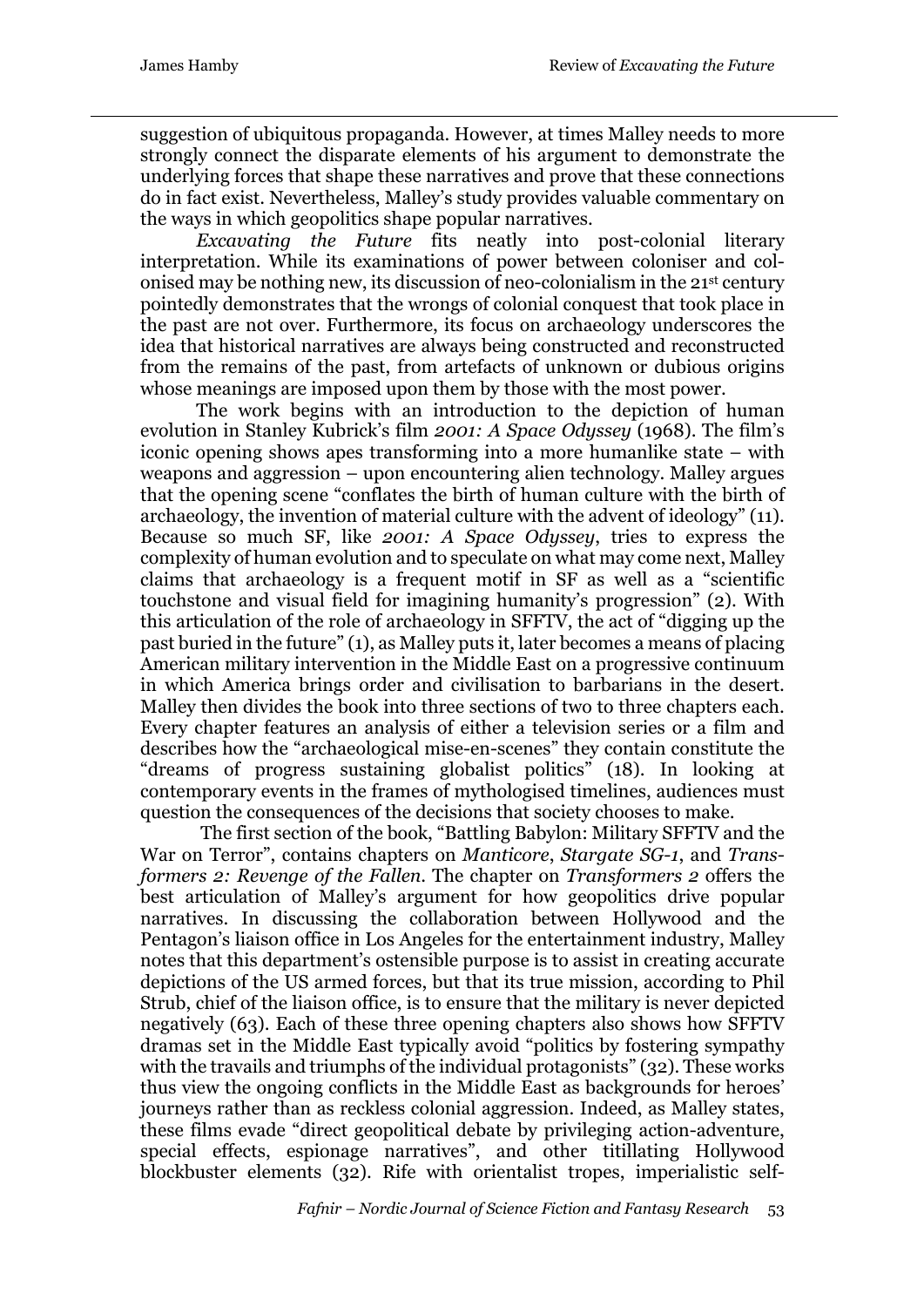congratulations, and fetishised heroism, these narratives set America's invasions within the long history of the Middle East in a position of paramount importance. The connection Malley draws between Hollywood and the Pentagon is an intriguing, tangible bit of evidence that underscores his argument. However, Malley regrettably does not extend this connection, or any other like it, to the other sections of the book, nor does he really explore it thoroughly in this section. For instance, how much influence does this office have? What happens when films portray the American military negatively? These tantalising questions remain unanswered.

The second and third parts of the book branch out in their thematic concerns. "Part 2: of Artefacts and Ancient Aliens" features chapters on the History Channel series *Ancient Aliens* (2009-present), *Indiana Jones and the Kingdom of the Crystal Skull* (2008), and *Smallville* (2001-11), all of which consider humanity's evolutionary trajectory and question if we are on a path towards self-destruction (74). Malley points out that the first season of *Ancient Aliens* promotes an apocalyptic vision of current events (88). In this narrative framework he sees an attempt to address the faults of "an age whose information technologies are themselves symptomatic of heightened global crisis" (94). As with the globalist narratives examined in the first part of Malley's study, the SF works discussed in Part 2 create mythologised timelines in which we may view ourselves. Likewise, "Part 3: Cyborg Sites: The Case of *A. I. Artificial Intelligence*" examines SFFTV set in the distant future that looks backwards at human development, causing audiences to reflect on our place in time on the cusp of posthumanism. Malley grounds his discussion of cyborgs by first analysing a cyborg's existential crisis in Steven Spielberg's *A. I. Artificial Intelligence* (2001) and then examining the human-cyborg continuum in *Battlestar Galactica* (2003-09) and *Prometheus* (2012). Malley argues that in all of these stories cyborgs "embark on existential journeys through archaeological investigations of their origins in human technology, excavations that expose the material conditions of the cyborg birth to politics of simulation in which we are constantly remaking and unmaking ourselves" (144). In contrast to the first section of Malley's work in which the SFFTV examined promotes a positive and uncritical interpretation of the current geopolitical situation, the works of this final section are largely pessimistic, questioning global capitalism and cultural hegemony, and their audiences are left with great doubt as to the direction in which we are moving. As Malley declares in his introduction, archaeology not only lends SF "materials for recognizable futures, but it also injects challenging questions about the ideological motivations" these constructions have for audiences (18). Just as the tracing of the human story through archaeology in SF narratives can serve the purposes of power, so too, Malley suggests, can these stories critique it.

While this work is well-researched and thought-provoking, there are some arguments in further need of fleshing out. As mentioned above, Malley's discussion of the US military's Hollywood liaison office is intriguing and could be developed further. Also, the thread of geopolitics that was so prominent in the first section recedes noticeably in the remaining two sections, only coming up here and there, and even then the works discussed seem to lack the same social commentary contained in that first section. Nevertheless, Malley does succeed in identifying the politicised ways in which archaeology is used in SFFTV, creating mise-en-scènes that either support or question hegemonic